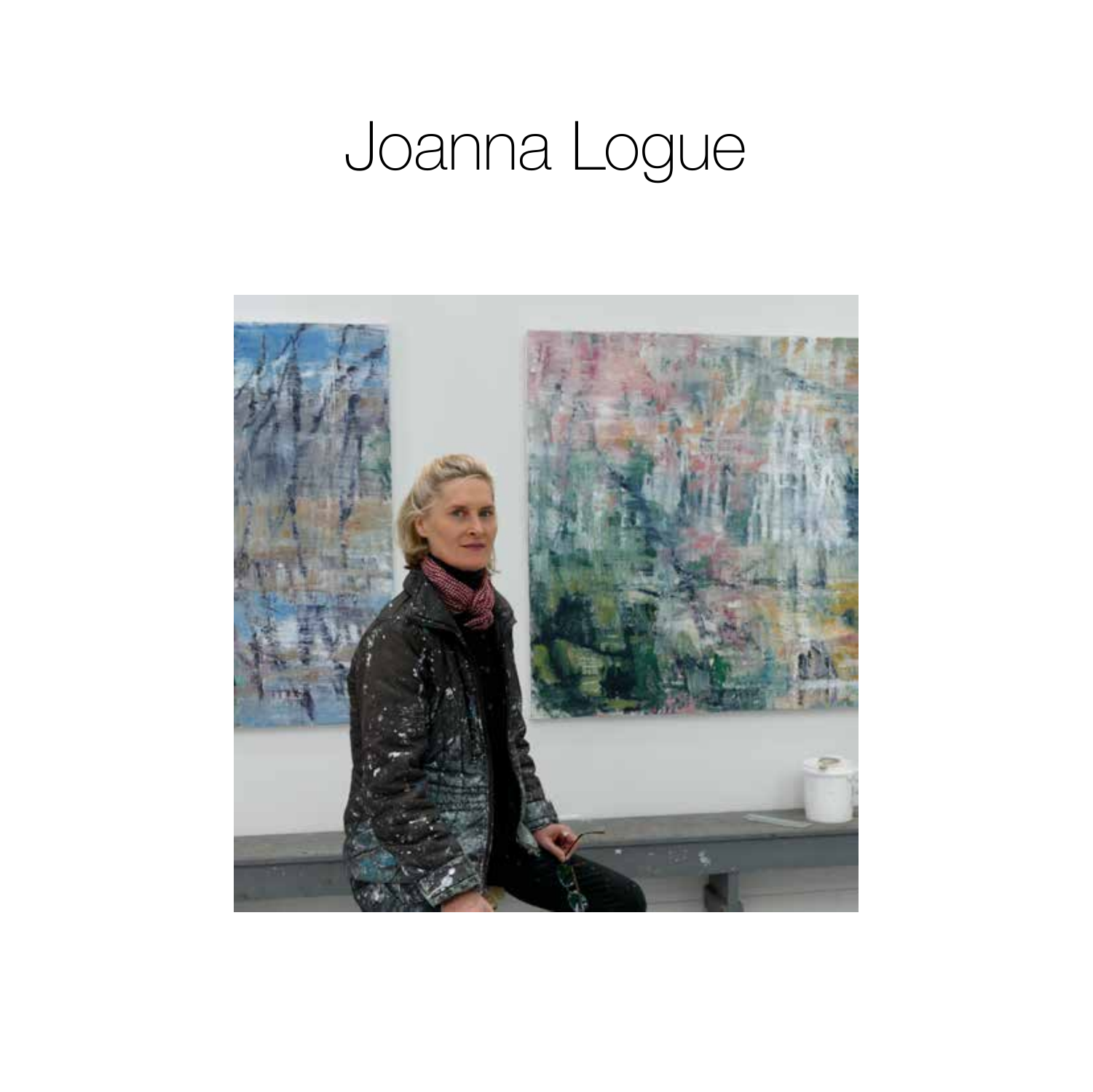

*Bush study - Bruny* 2016 acrylic on paper 25 x 25 cm \$1,600



*Bush study - Bruny II* 2016 acrylic on paper 25 x 25 cm \$1,600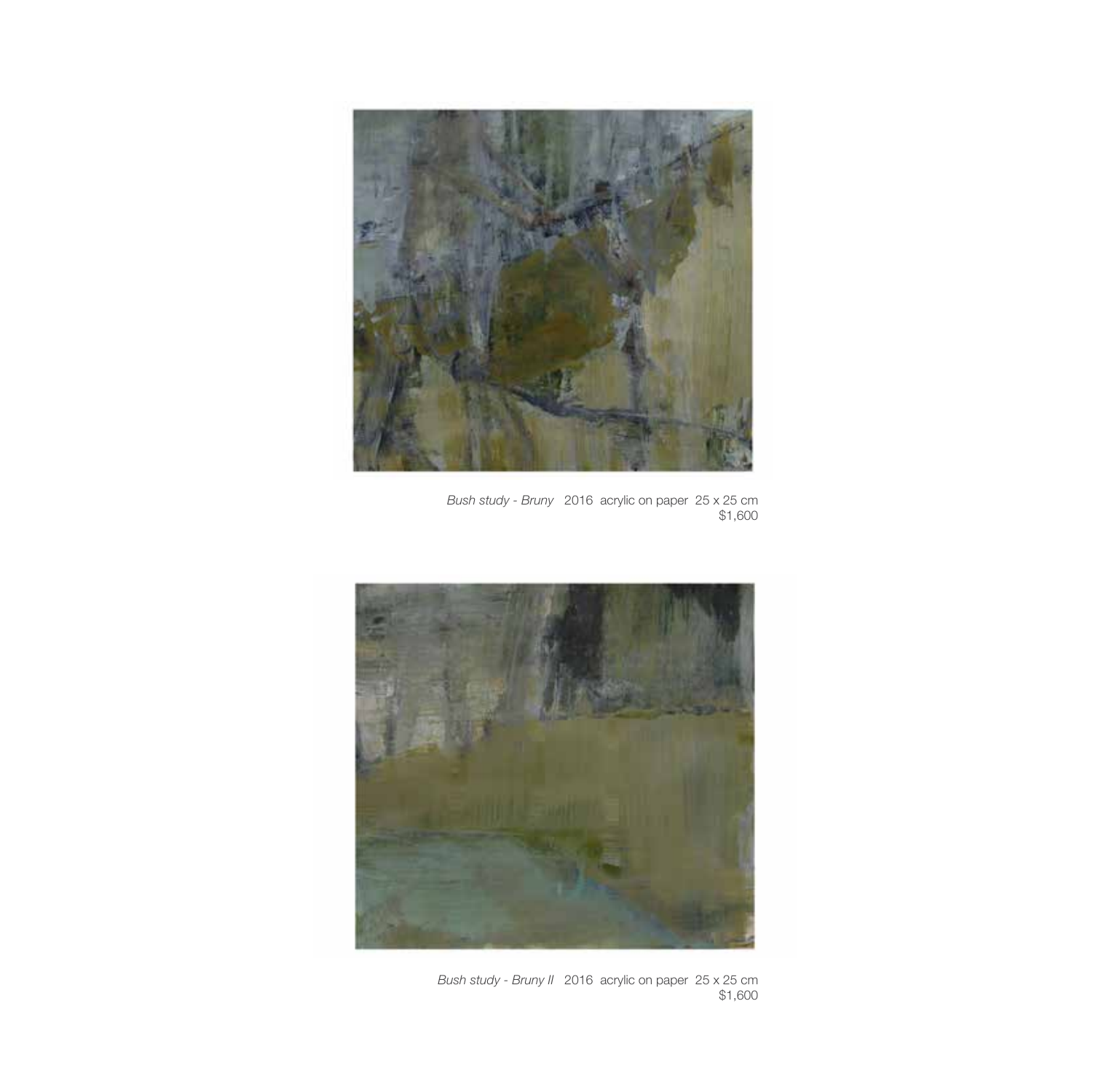## OF TIME LONG PAST

The painterly landscapes of Joanna Logue linger in the cracks between the fading past, the visceral present and the emerging future. Each painting in Logue's dynamic oeuvre is like a hazy reconstruction of memory, a faraway moment materialising before our very eyes.

Working with oil paint, wax and liquin, the US-based, Australian-born artist creates atmospheric vistas that oscillate between abstraction and representation. Logue begins her paintings with a gust of raw emotion, which is gradually tempered with intellect as she harnesses conscious processes of perception and recollection. She employs a metal trowel to scrape and manipulate her materials, blurring edges and breaking contours. Herein spawns a sense of vitality; an optical kinesis that suggests time passing or the flush of a memory.

The paintings in 'Of time long past' trace Logue's lived experience of the Australian landscape – something she continues to respond to from her new home in Maine. For many years, the artist worked between her country dwelling in Oberon and studio in Melbourne. Whilst in the city she would peer inward, excavating memories and rendering once-felt sensations. On returning to her regional studio Logue worked from life, observing and obeying the land. This interplay of rurality and urbanity, exterior and interior environments, honed her effervescent vision of the natural world. She reflects, 'The landscape for me offers up a feeling of connectedness – I feel comfortable in it; I feel I belong'.

A poetic liminality inhabits Logue's landscapes, where time is collapsible and the real fuses with the remembered in silent union. Tempestuous folds of oil, scraped and scarred, evoke the fragmentary force of memory. In works like Dock and Yarra Bend, wintry hues of laurel green, honeydew, Prussian blue and arctic white construct glimmering reflections, as if the paper is ebbing and flowing with the undulations of paint, carrying us to the docks of the Yarra River at dusk – where Logue would meander during her time renting a studio nearby in an old shoe factory. A similar nostalgia dwells in the misty, abstracted forms in Duckmaloi creek I and II, which resemble fleeting landscapes spotted from within a passing car, the negative space behind the trees stepping into the foreground and blurring the divide between presence and absence. Time accelerates here, presenting us with scintillations of truth that pass before they are grasped. Other paintings summon slower moments, as if watched silently from a window during a storm, rain trickling down the glass and obscuring the view. These elusive scenes hover on the cusp of cognition as they cross the threshold from landscape to dreamscape and back again. We are given glimpses into another time and place – some near, some far.

'I would hope my paintings offer the viewer a new way of looking at the world,' says Logue. Each painting is a portal to the artist's past, a comforting specter that speaks of the transience of the landscape, and indeed of all things.

Elli Walsh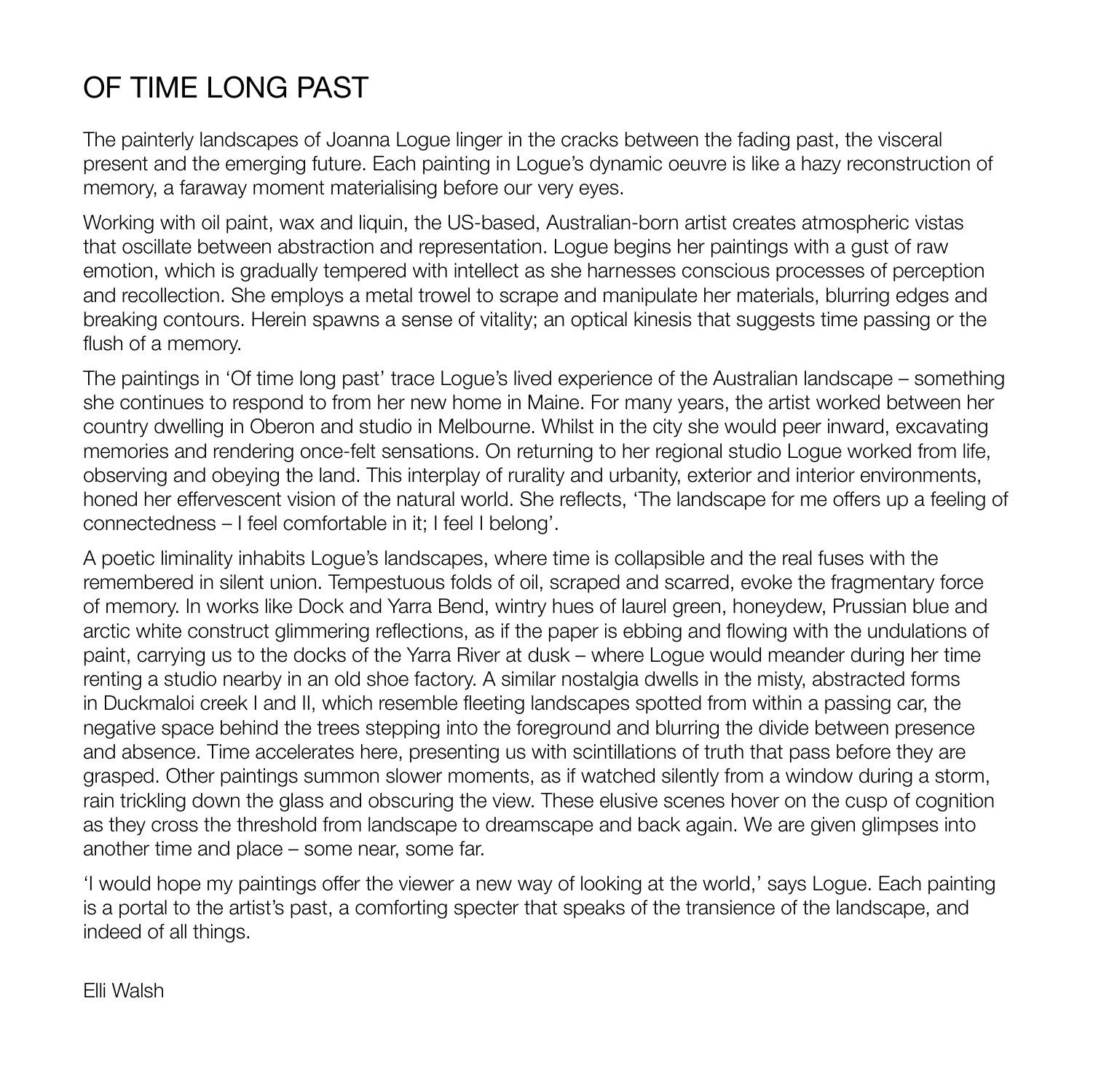

*Dock* 2012 acrylic on paper 76 x 122 cm \$6,200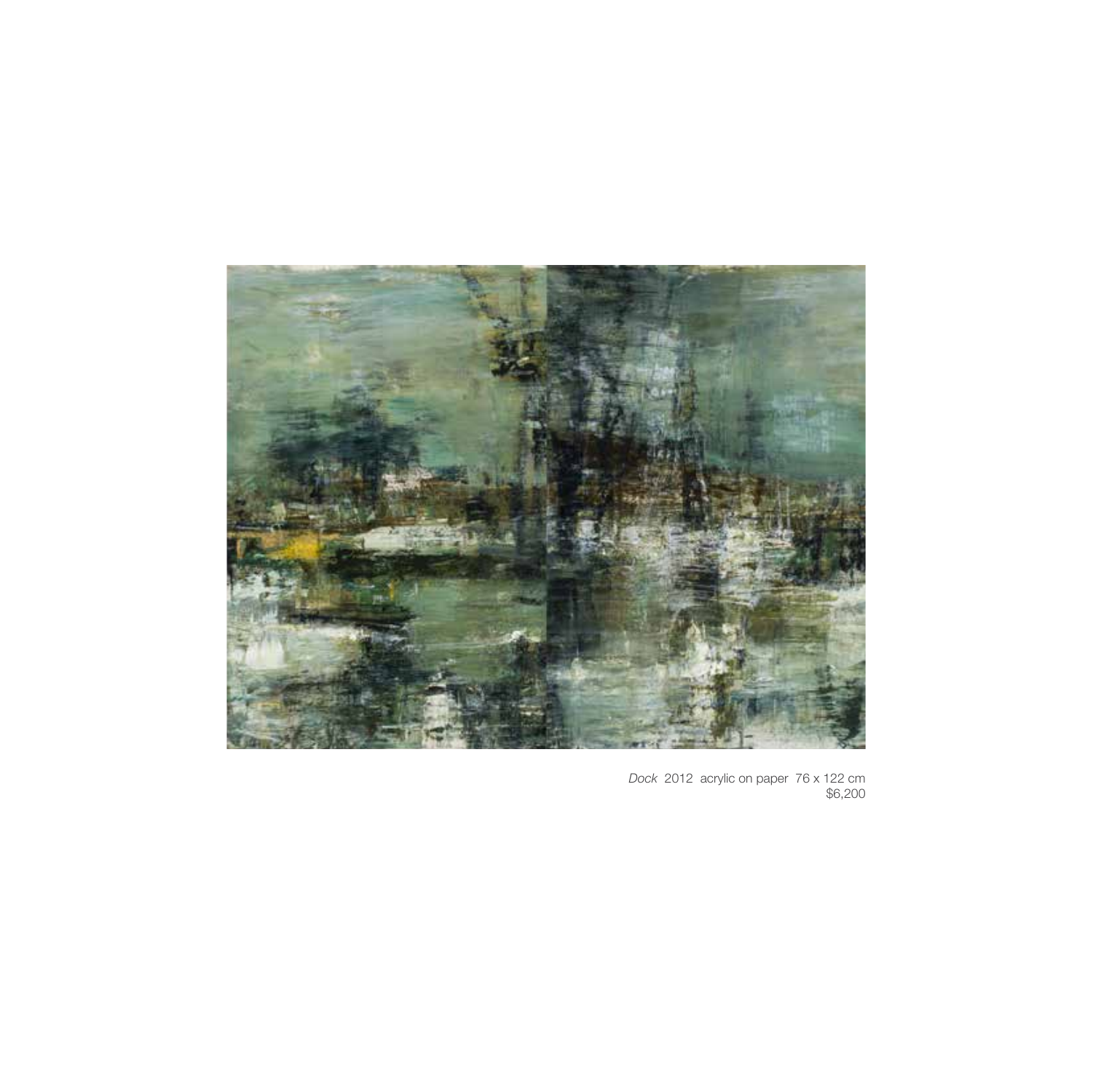

*Essignton - Window V* 2015 oil on linen 40 x 50 cm \$3,800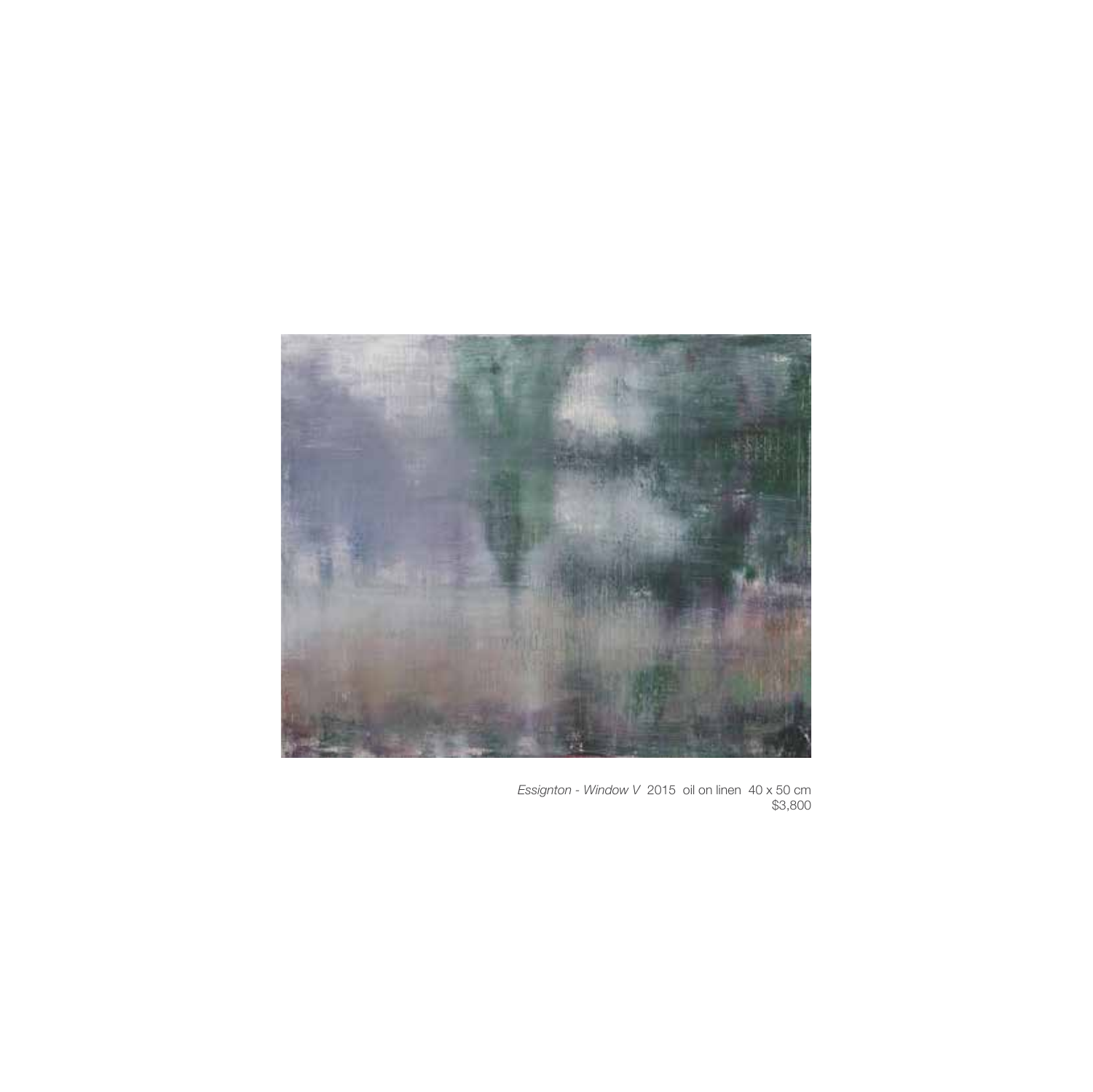

*Field - Essington III* 2014 oil on board 40 x 60 cm \$4,300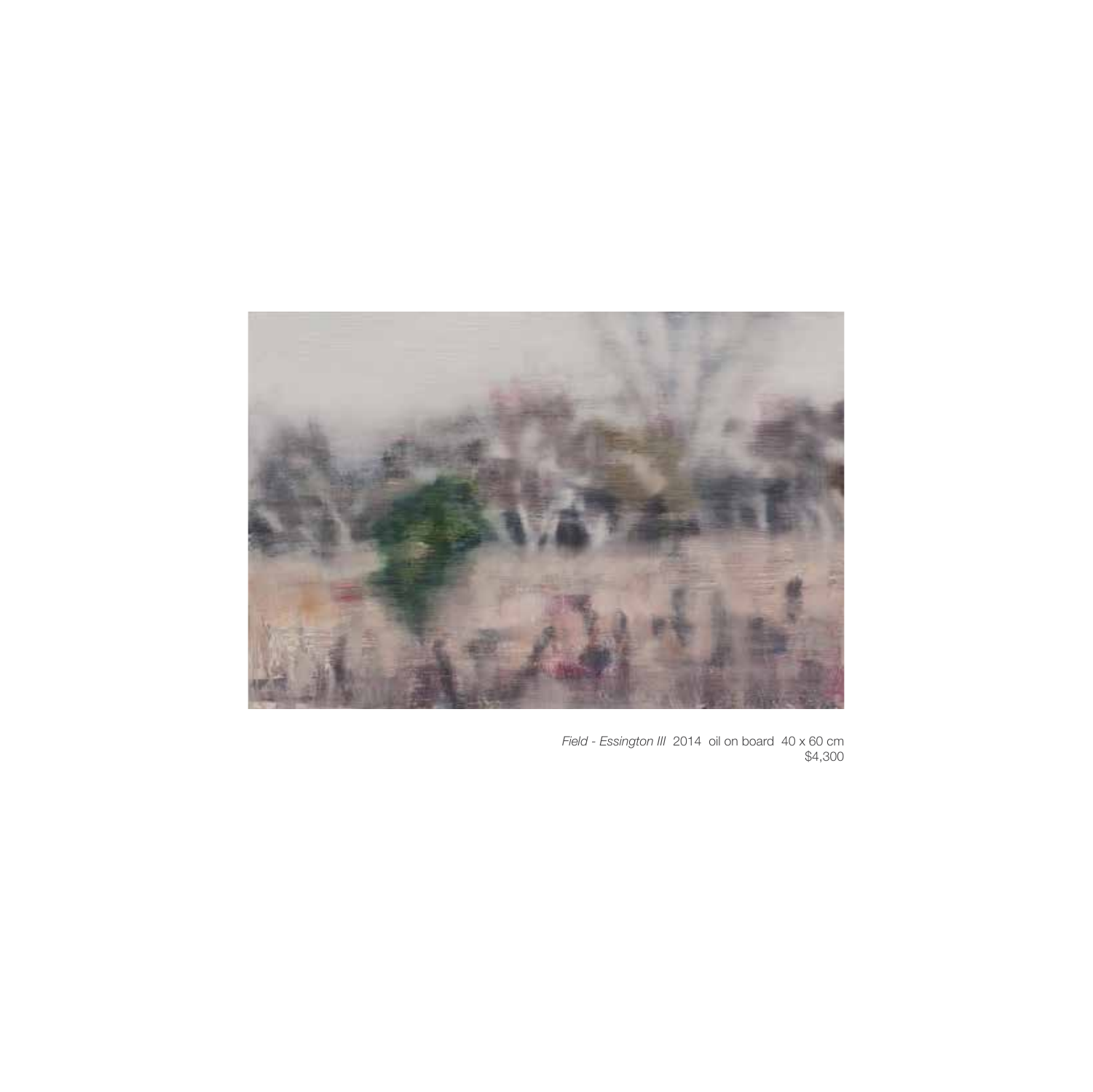

*Conifer - Hartley* 2008 oil on linen 112 x 168 cm \$16,000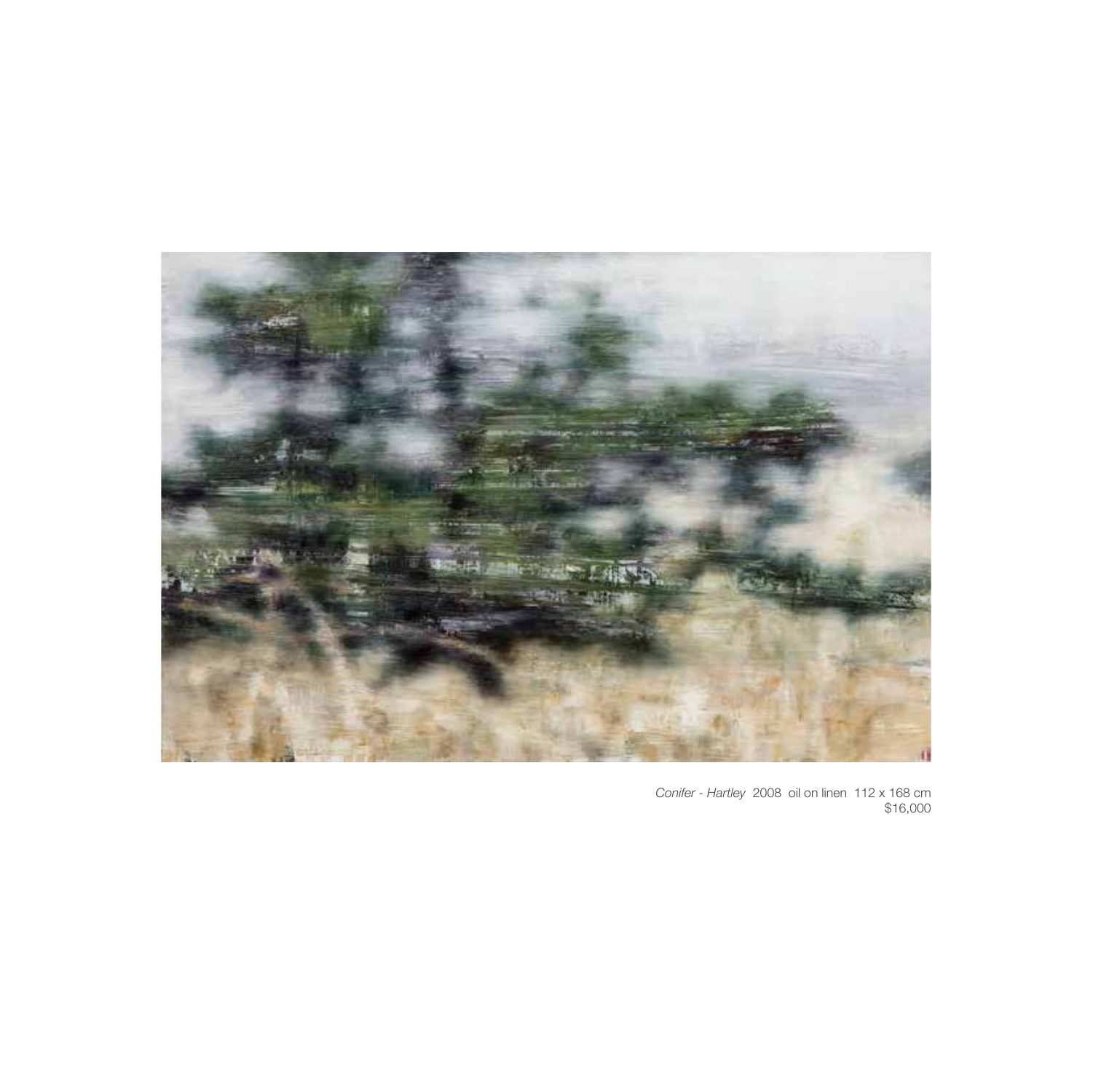

*Yarra bend I* 2012 acrylic on paper 45.5 x 151.5 cm \$7,200



*Yarra bend II* 2012 acrylic on paper 76 x 100 cm \$5,800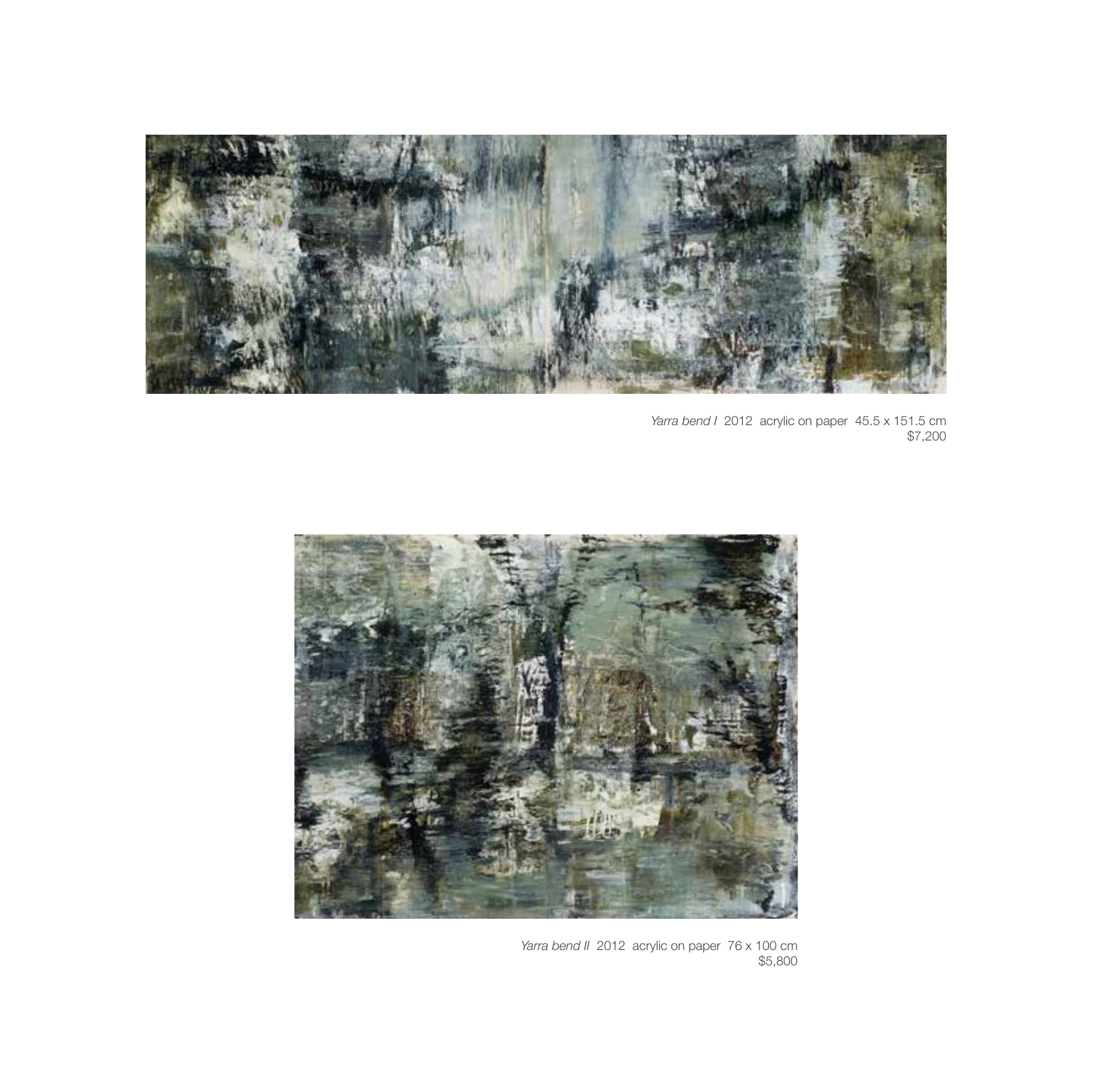

*Hawthorns - Bungendore II* 2010 oil on linen on board 122 x 183 cm \$17,500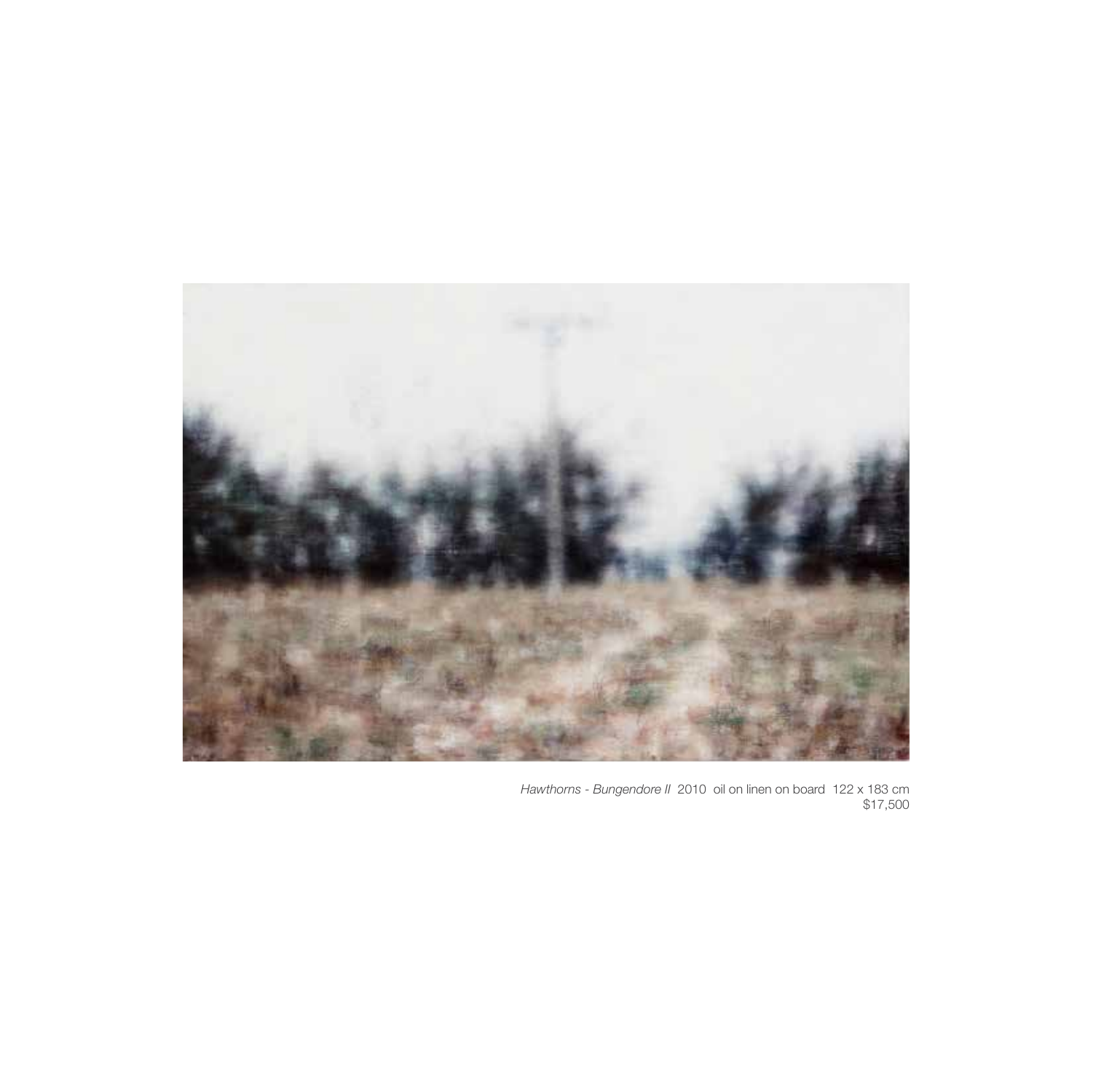

*Gundagai Bridge* 2016 acrylic on fabriano 44 x 244 cm \$9,900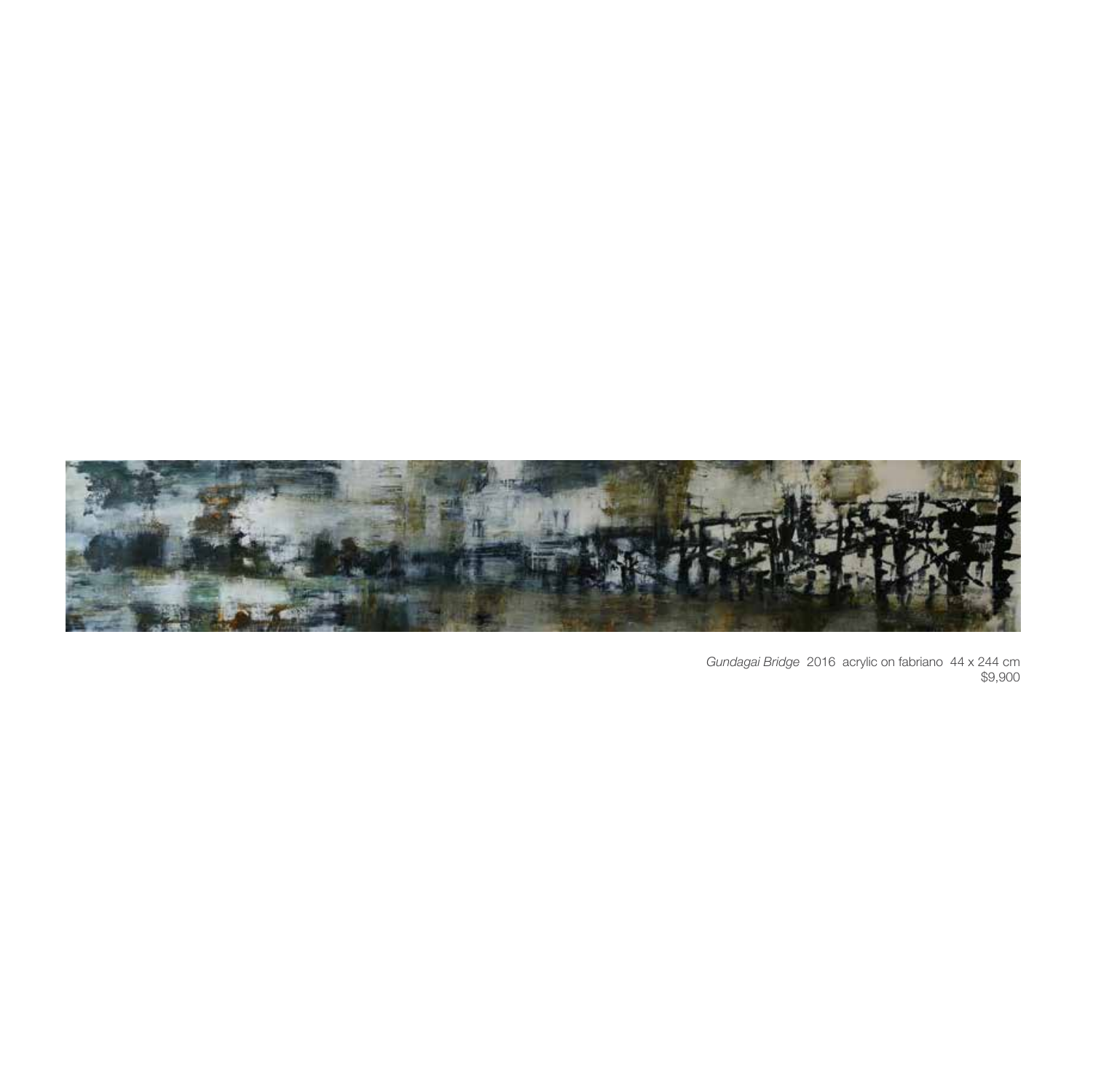

*Remembered landscape - after New Zealand [Winterscape]* 2014 oil on canvas 40 x 50 cm \$3,800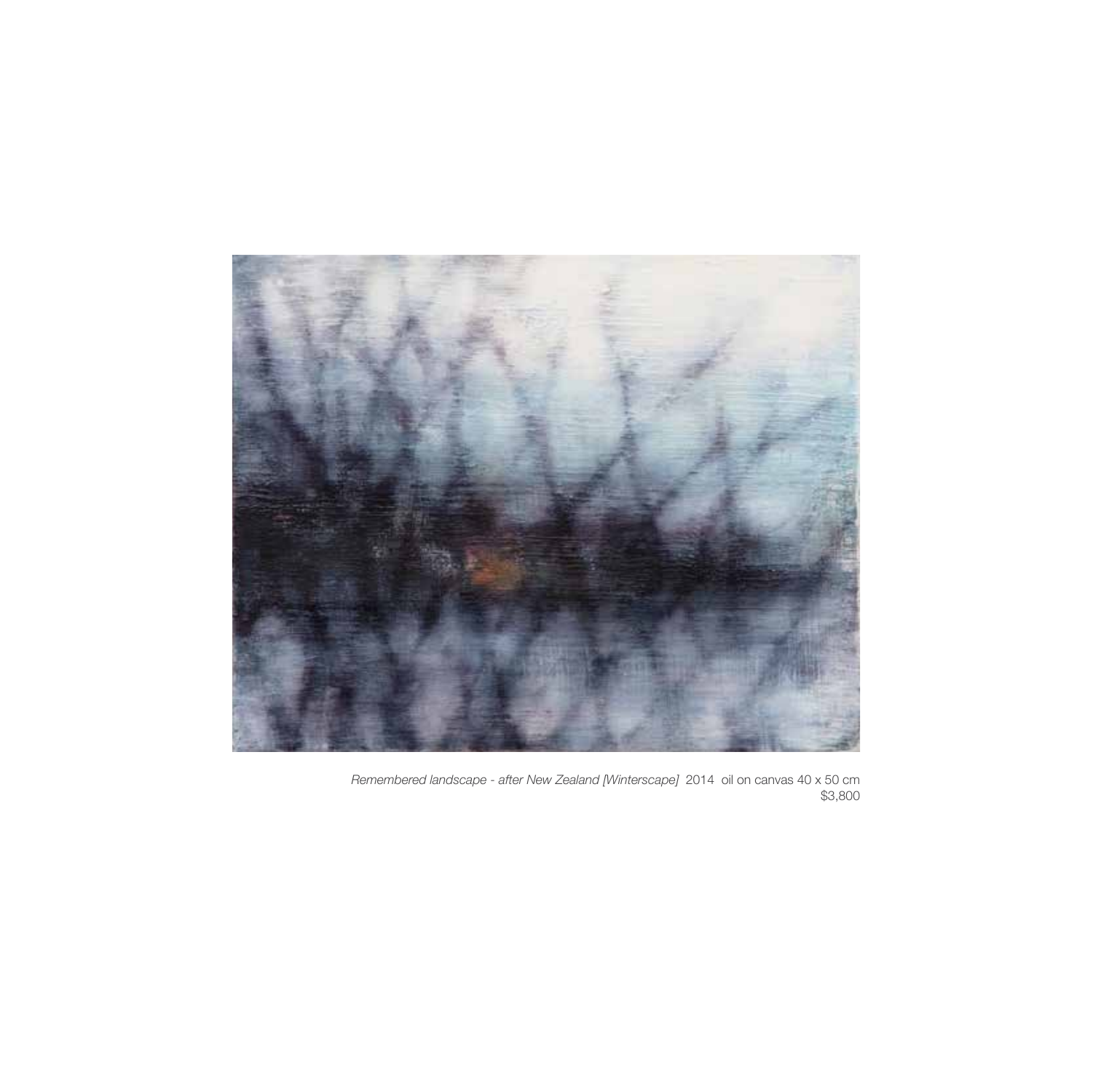

*Bruny II* 2015 acrylic on aluminium 68 x 110 cm \$6,200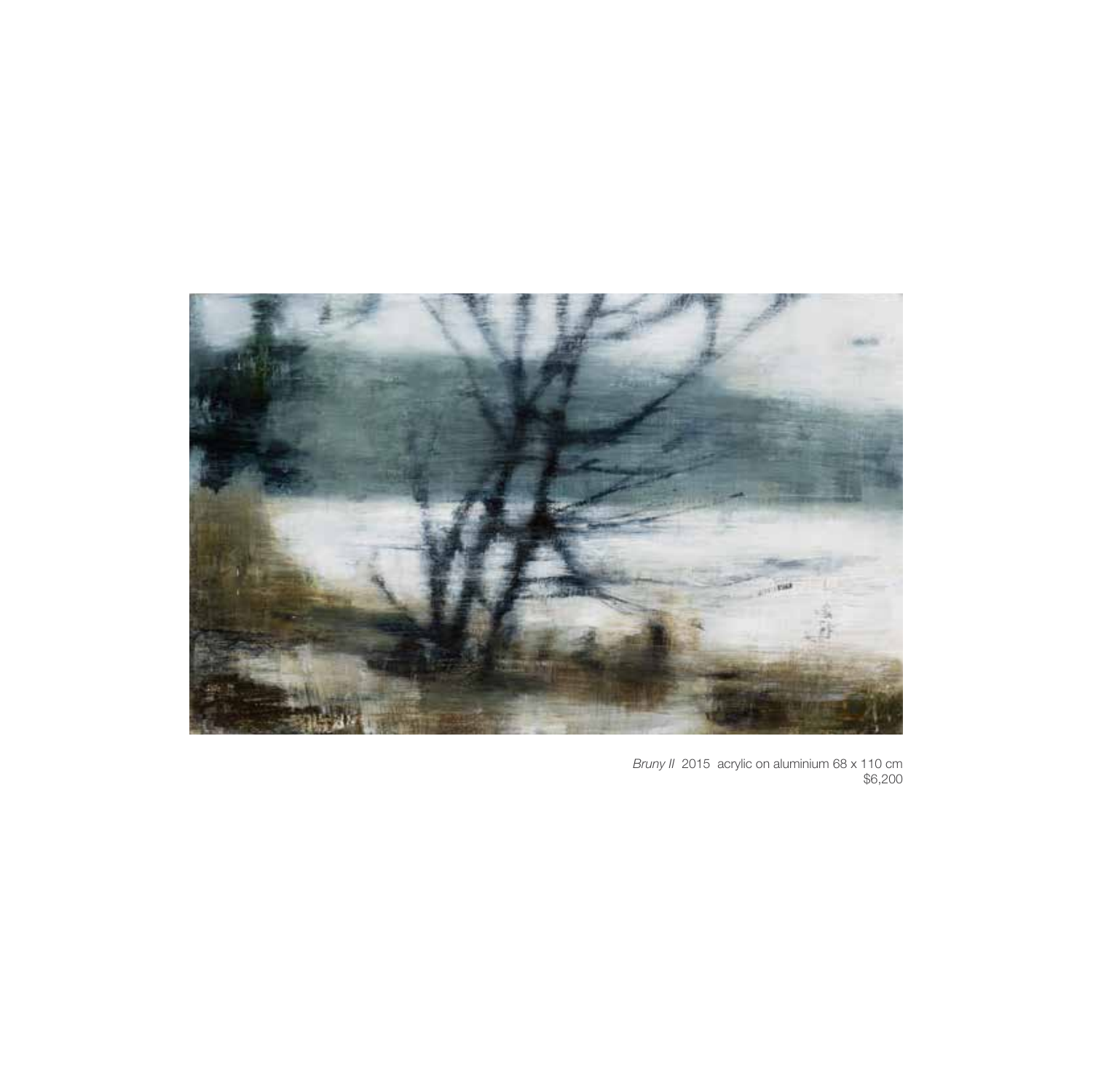

*Track* 2015 oil on linen 31 x 123 cm \$6,000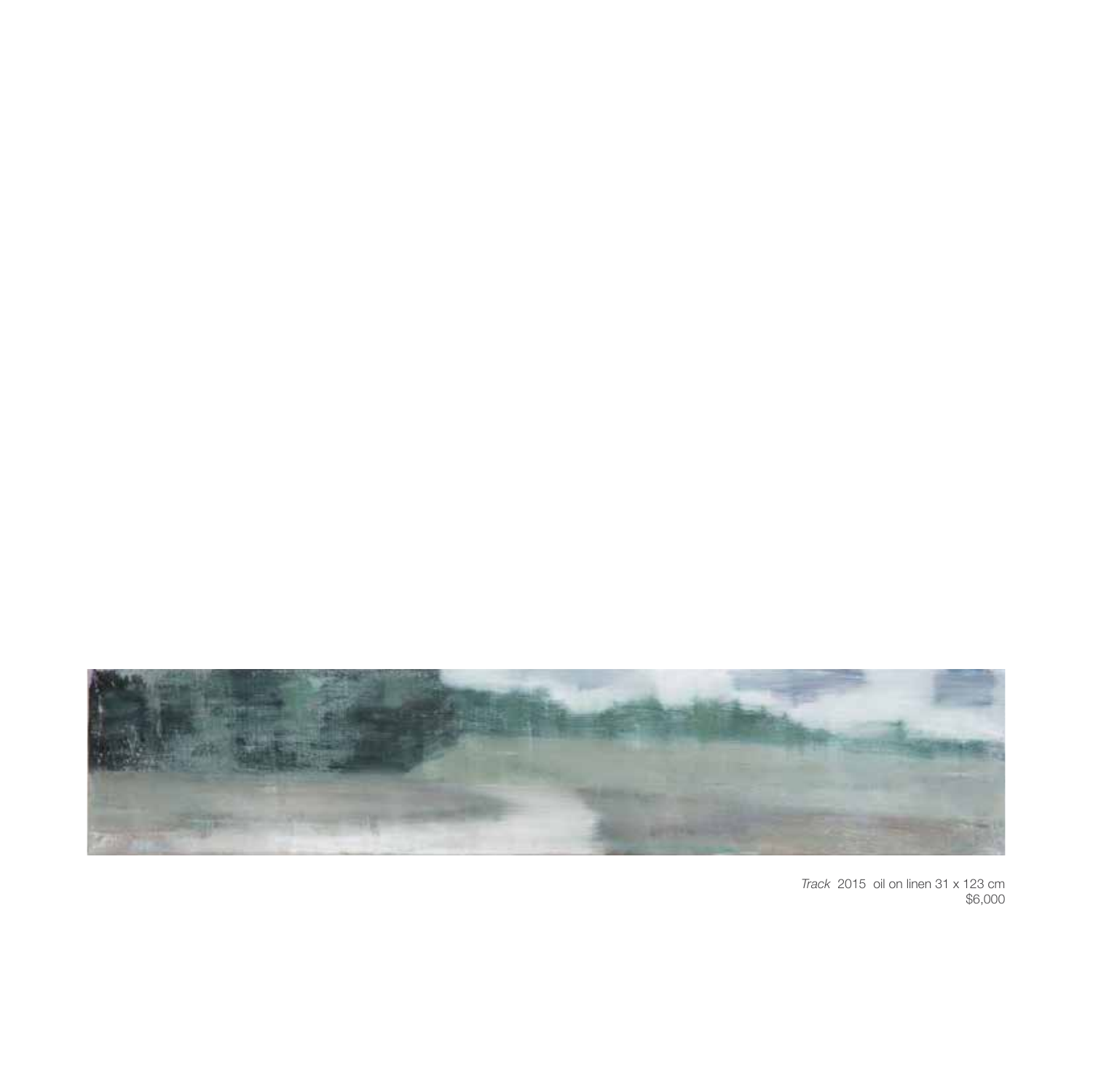

*Duckmaloi Creek I* 2017 oil on linen 50 x 60 cm \$4,300



*Duckmaloi Creek II* 2017 oil on linen 40 x 50 cm \$3,800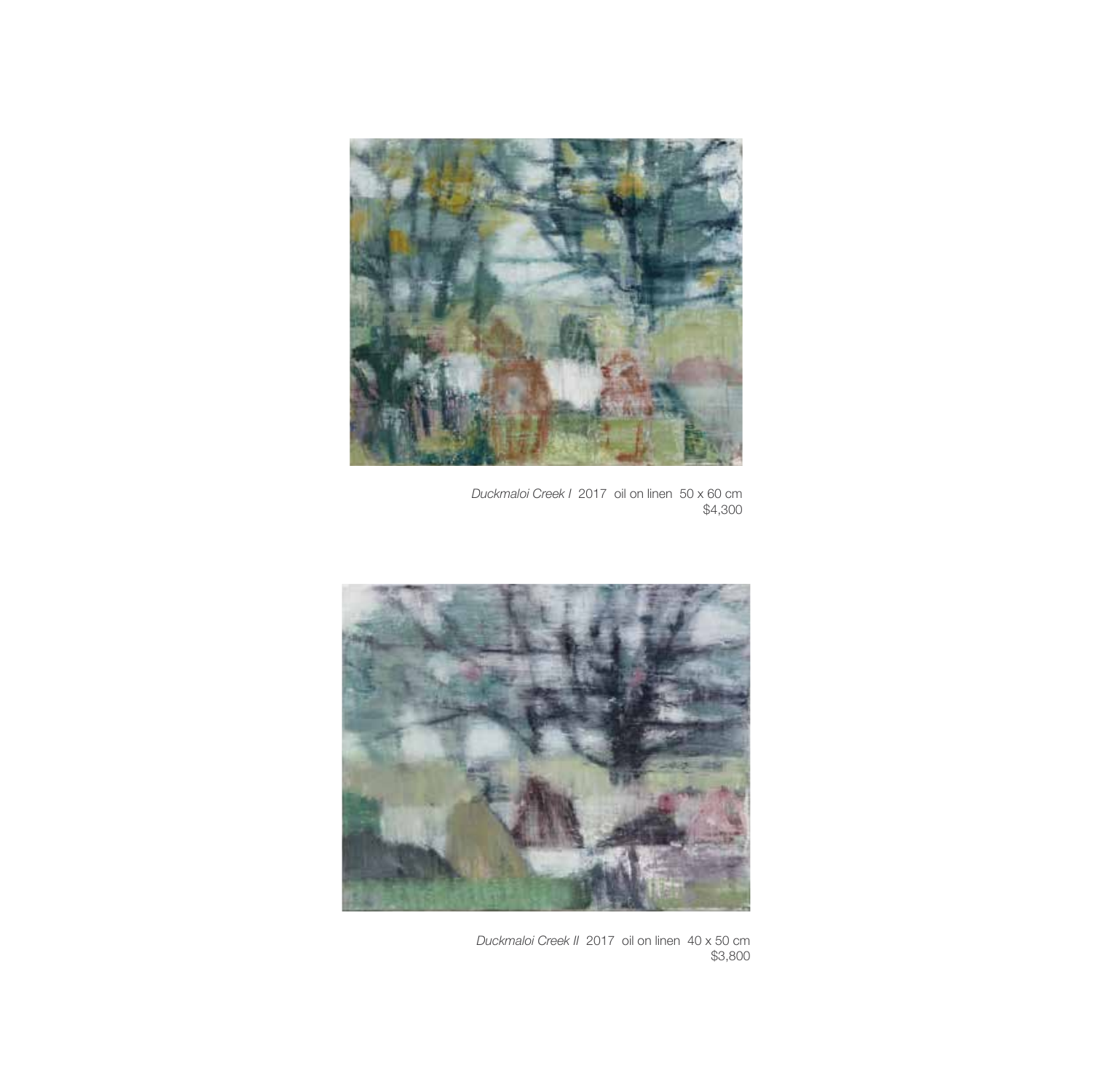

*Merri Creek* 2017 oil on canvas 50 x 50 cm \$4,300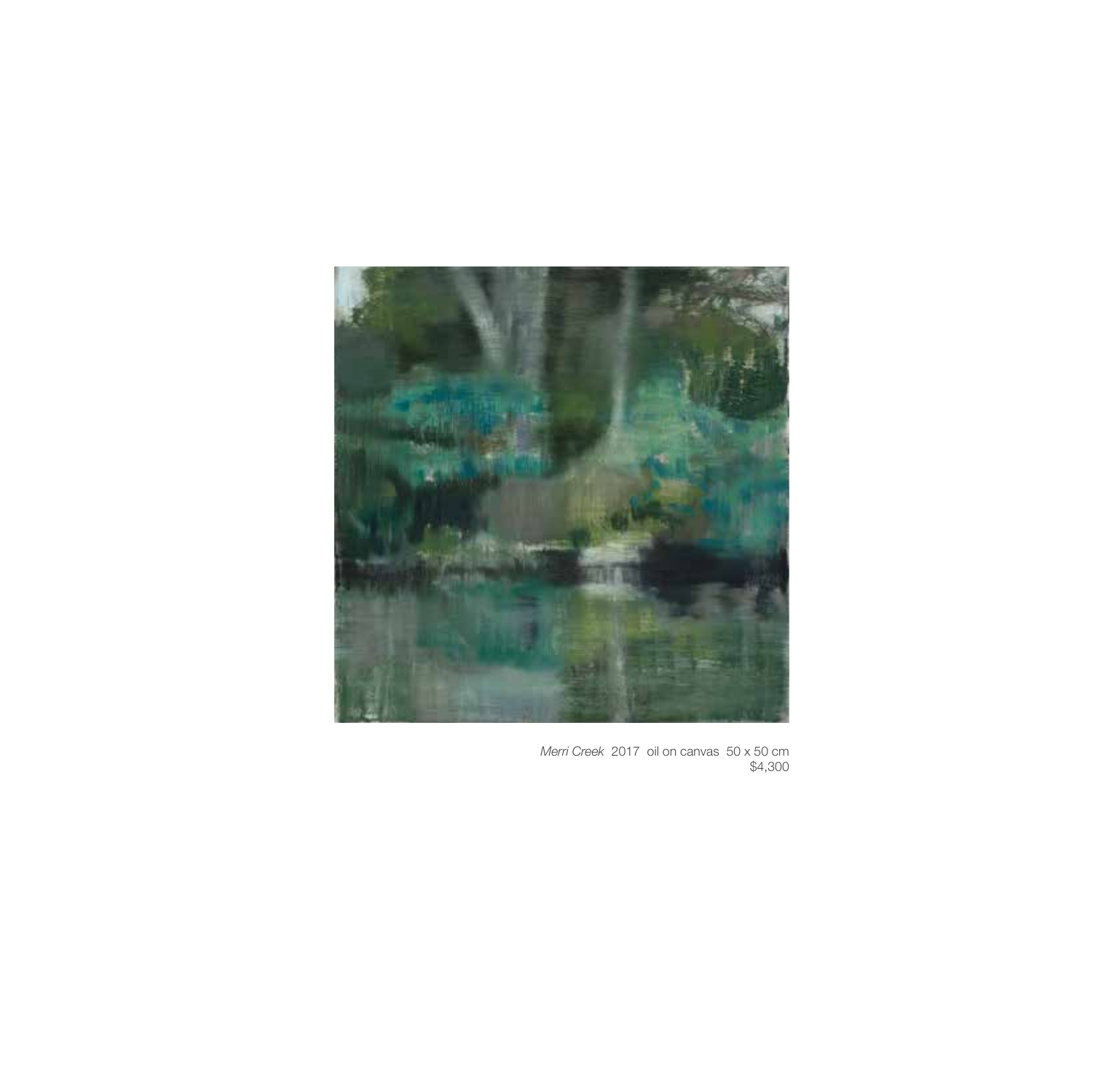

*Beehive paddock* 2017 oil on linen 130 x 170 cm \$14,000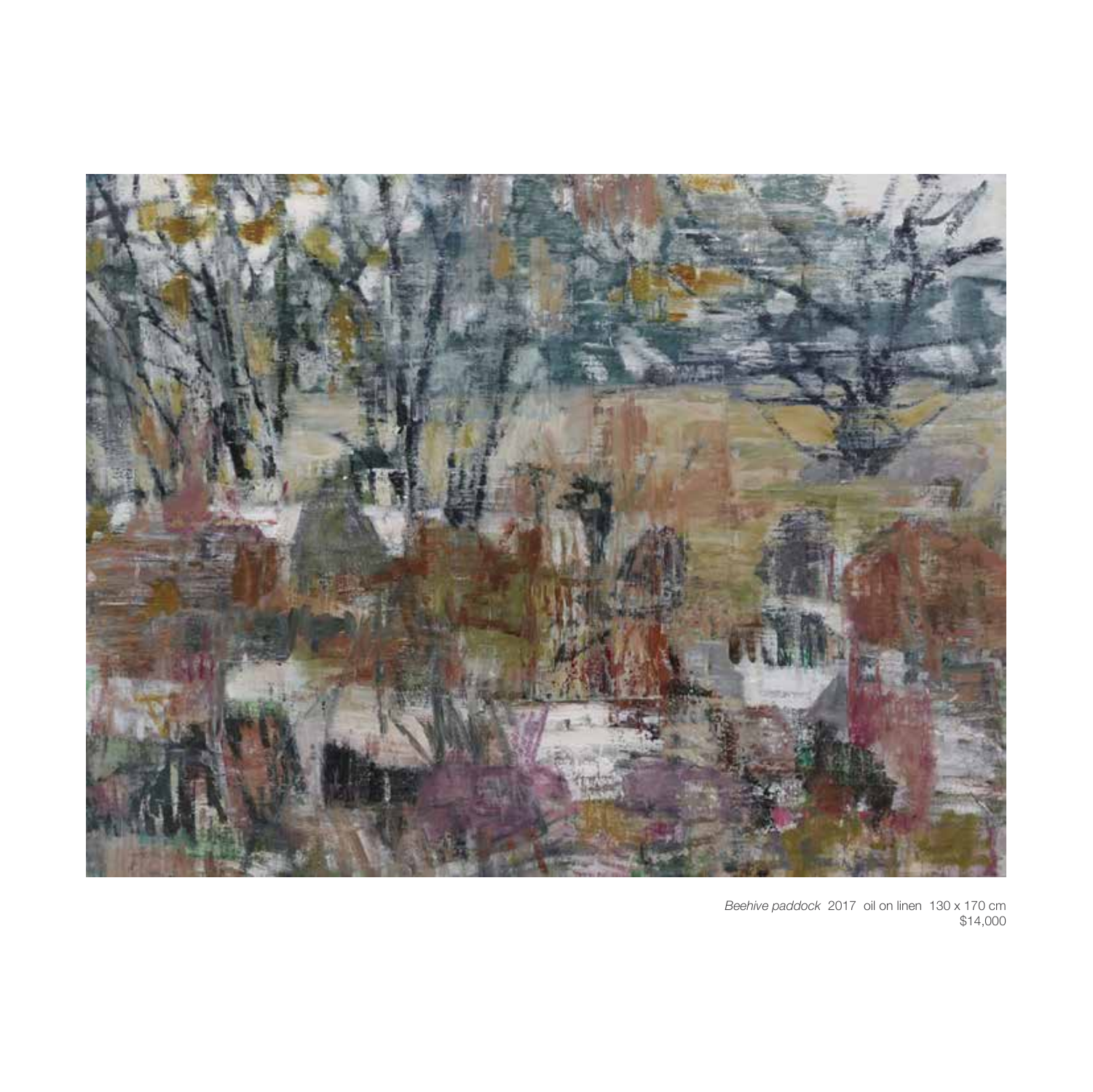

*Bruny I* 2016 gouache and gesso on board 50 x 50 cm  $$4,300$ 



*Bruny II* 2016 gouache and gesso on board 50 x 50 cm \$4,300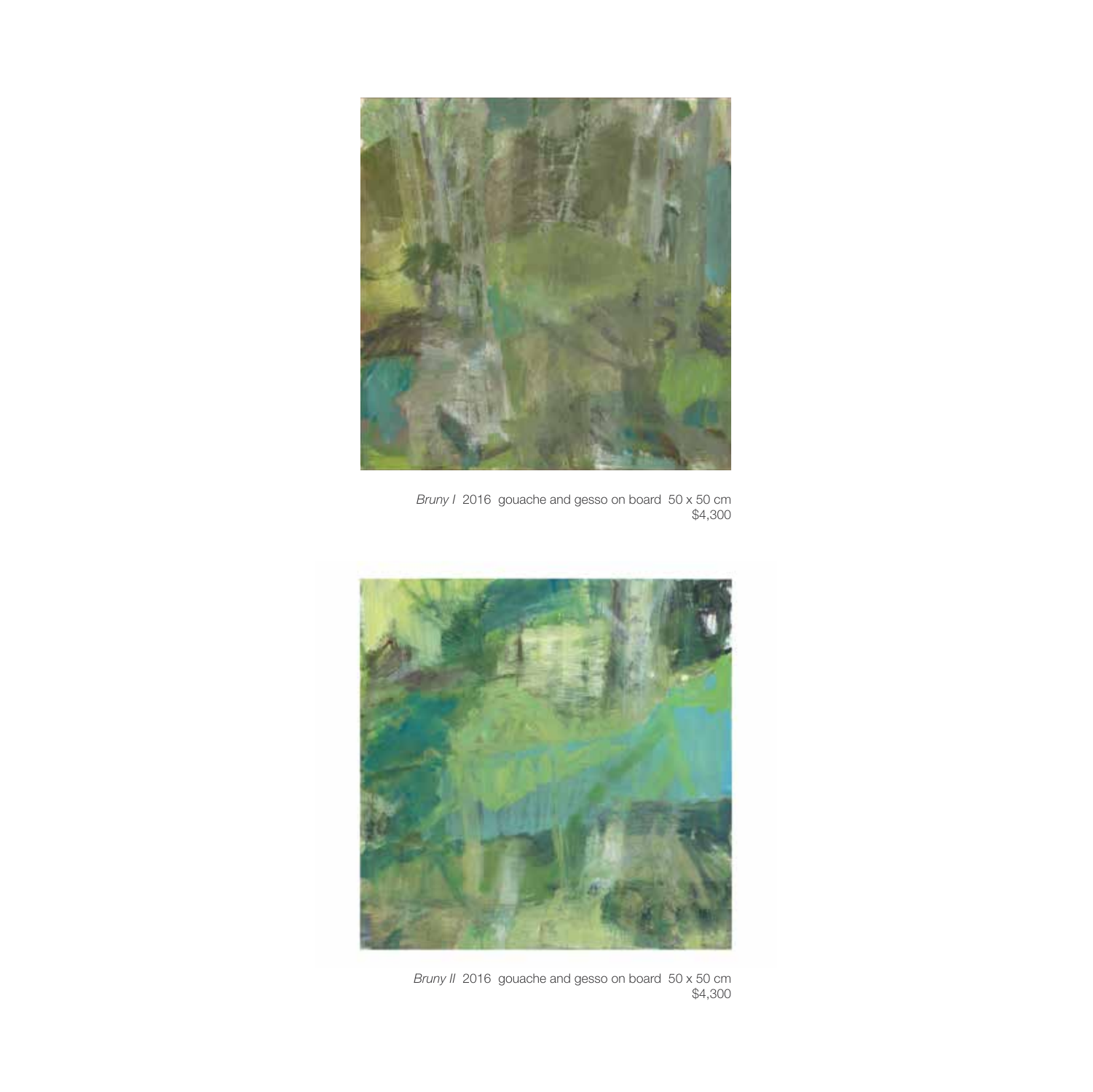

*Ducknest paddock* 2017 oil on board 40 x 120 cm \$8,200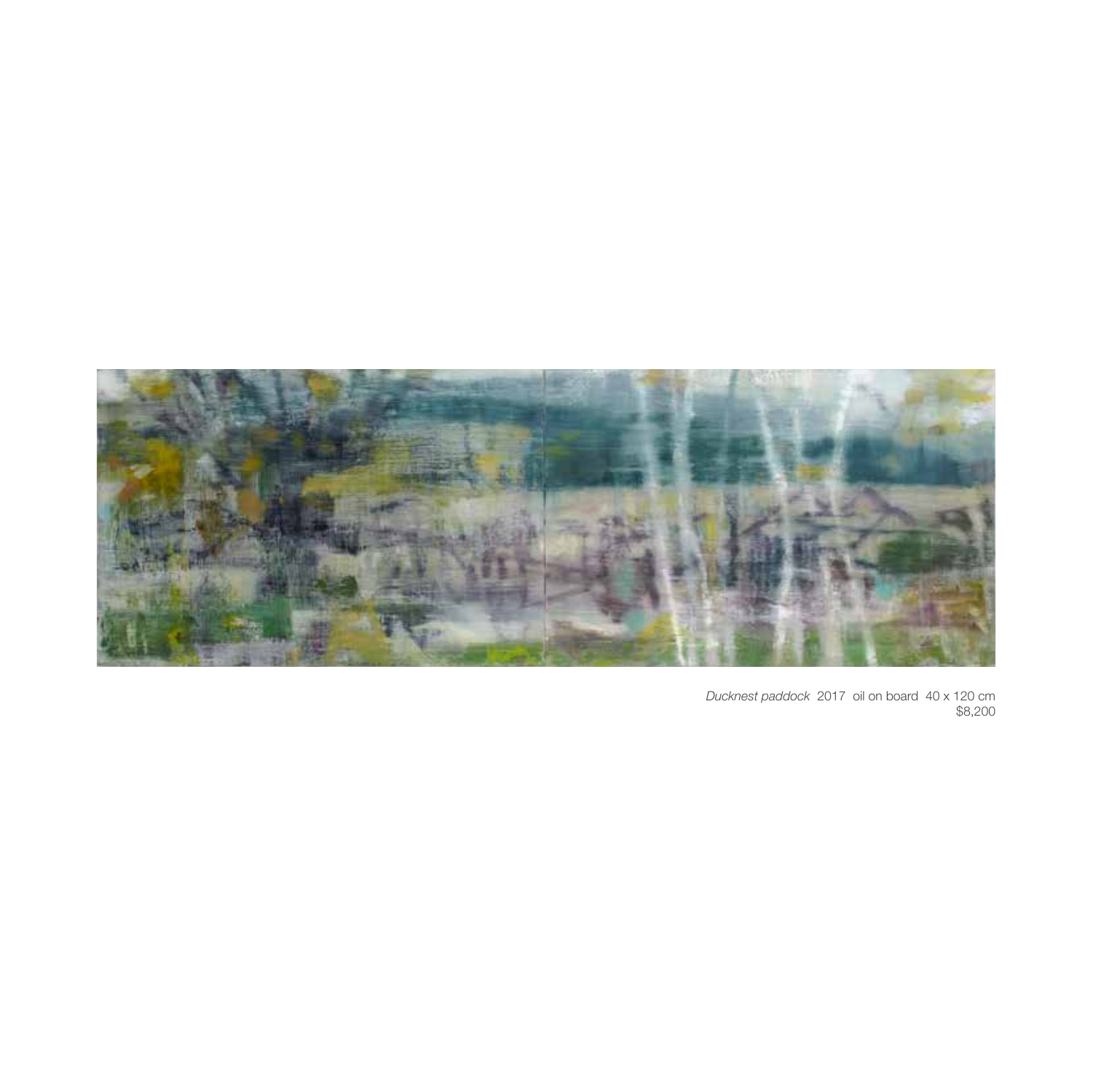

*Essington III* 2016 oil on board 40 x 60 cm \$4,300



*Essington V* 2016 oil on board 40 x 60 cm \$4,300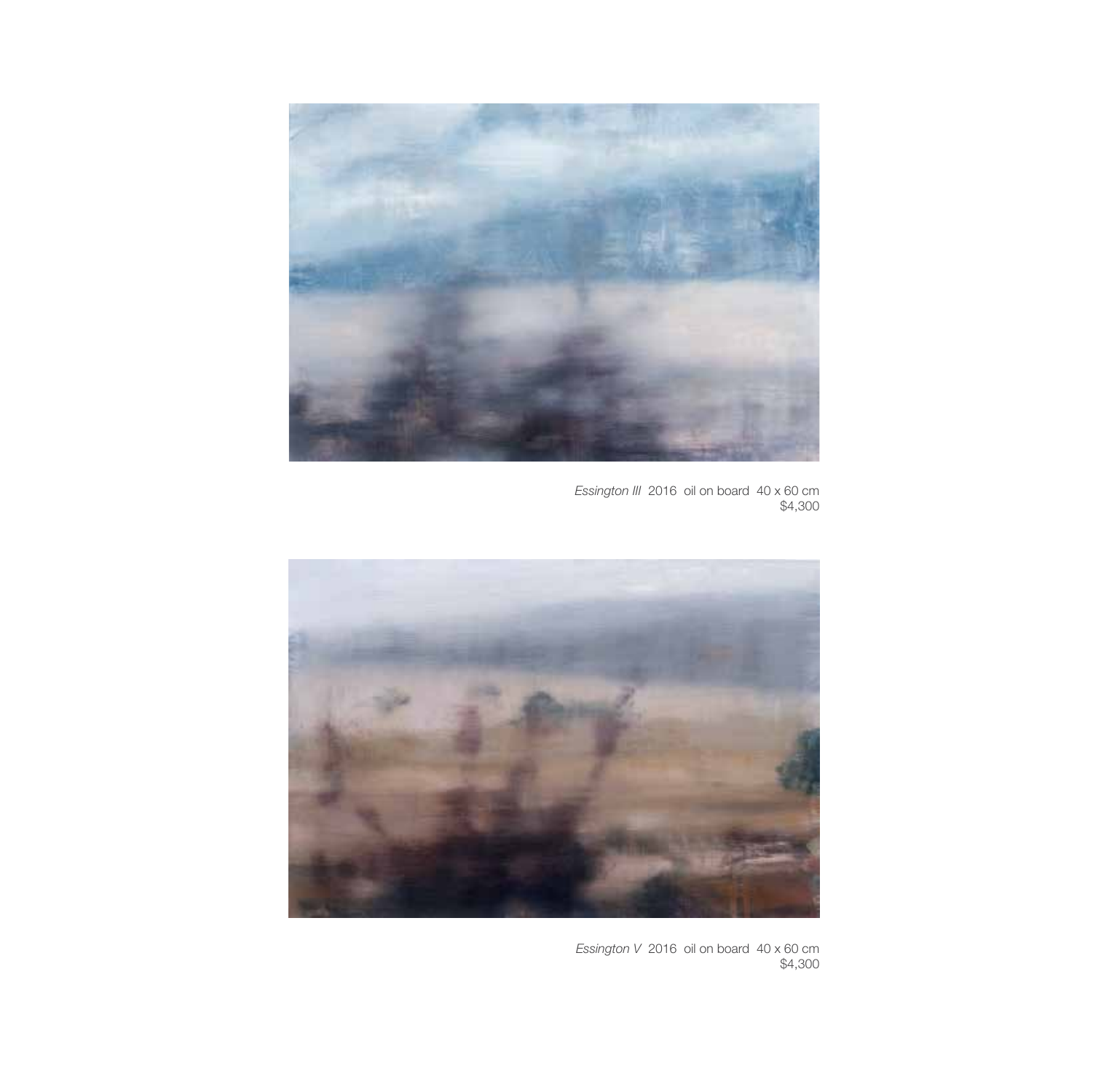

*Essington VI* 2016 oil on board 40 x 60 cm \$4,300



*Field* 2017 oil on canvas 40 x 45 cm \$3,800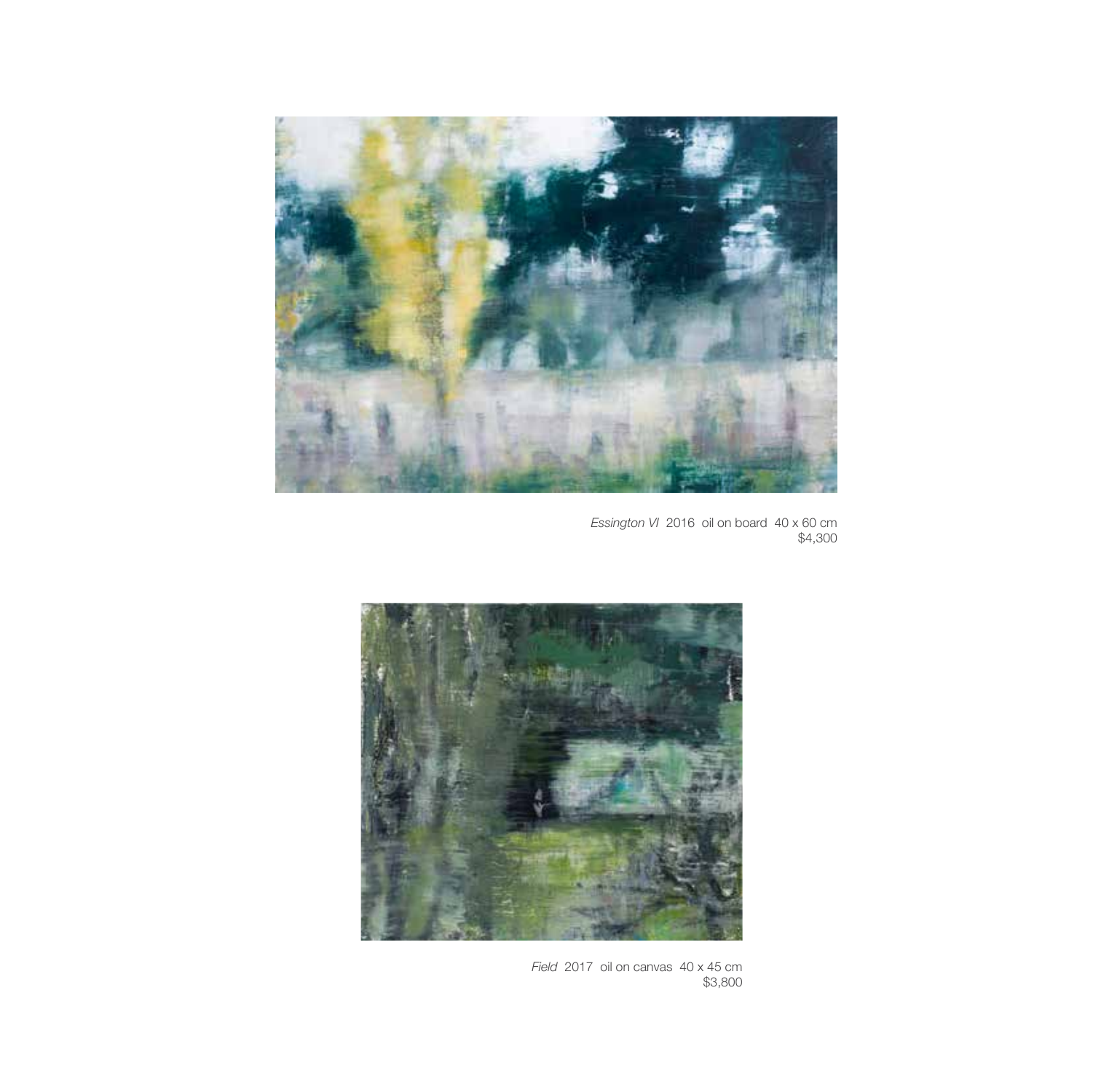

*Heartland III* 2017 oil on linen 130 x 170 cm \$14,000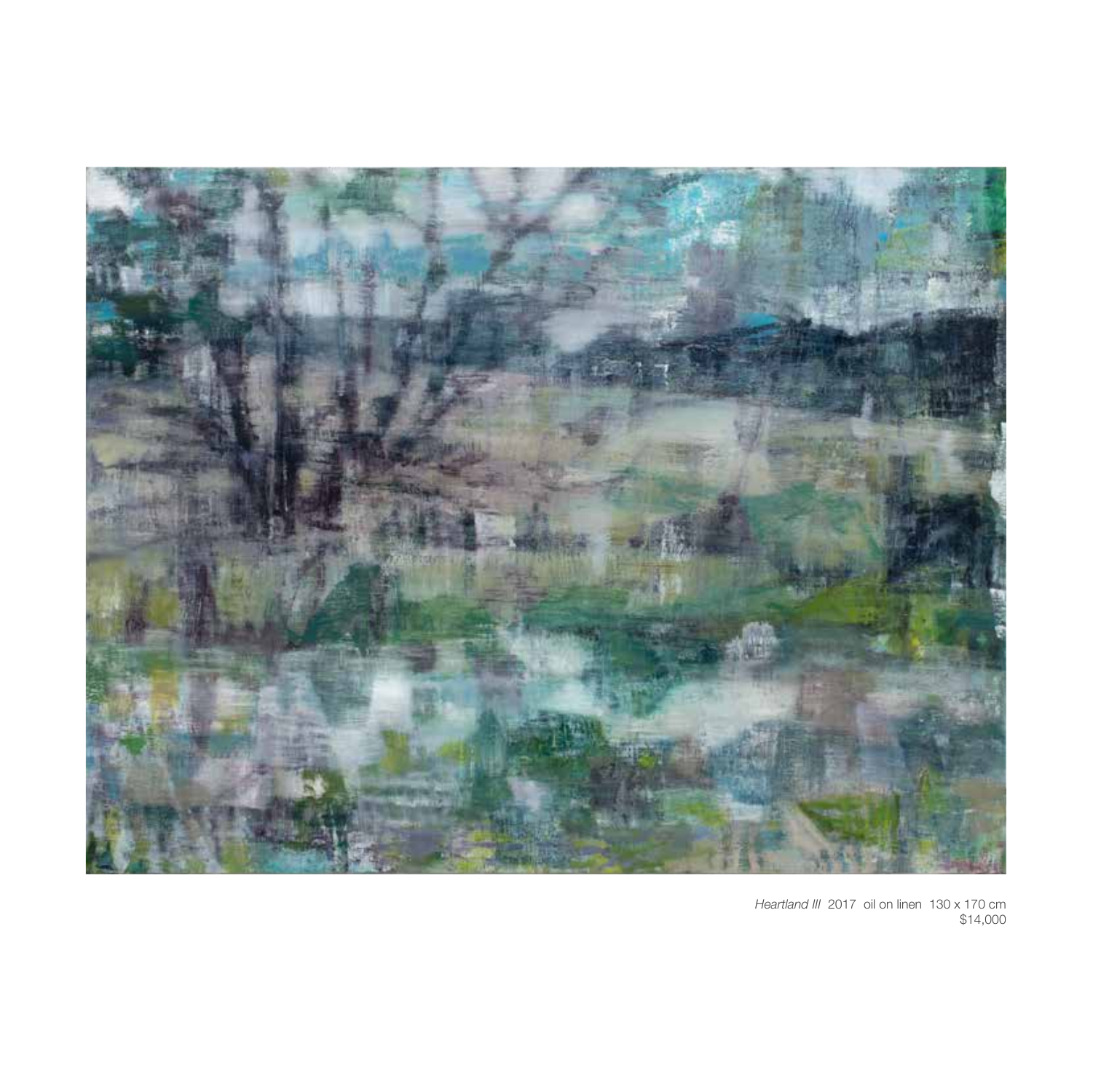

*Heartland IV* 2017 oil on linen 130 x 170 cm \$14,000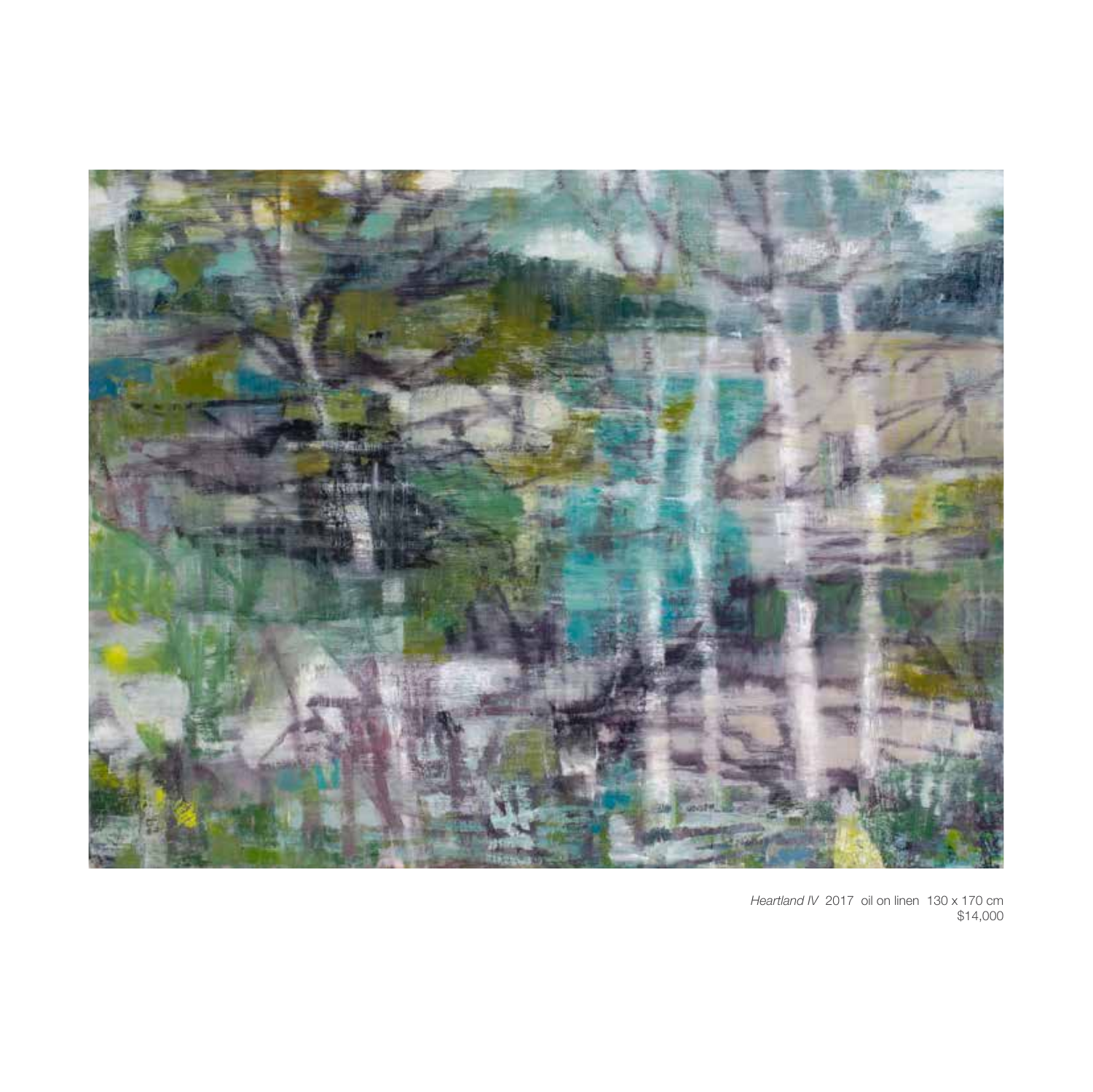

*Track - Essington IV* 2016 oil on board 40 x 60 cm \$4,300



*Track - Essington Forest* 2016 oil on board 40 x 60 cm \$4,300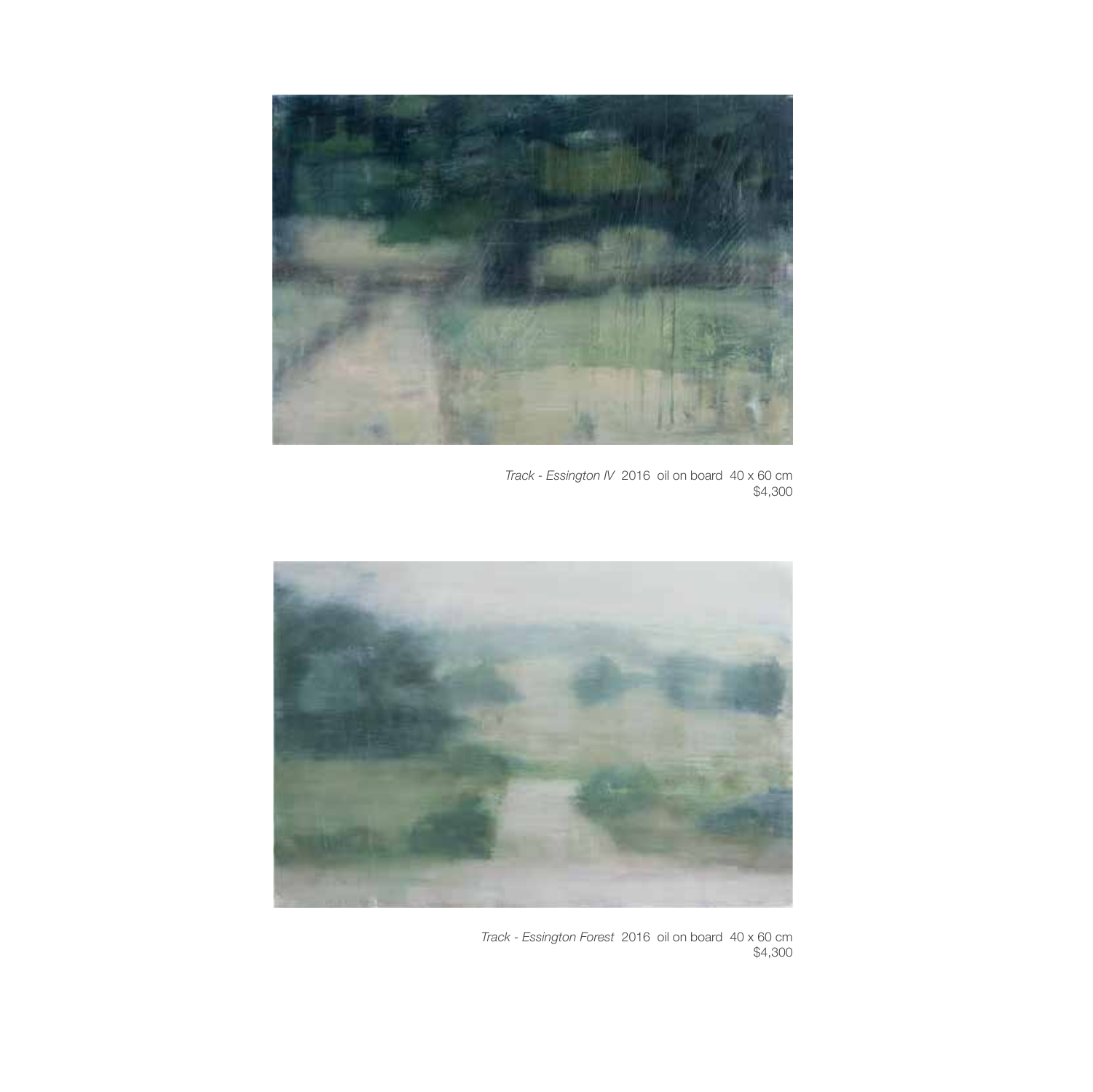

*Top paddock Essington* 2017 oil on board 40 x 120 cm \$8,200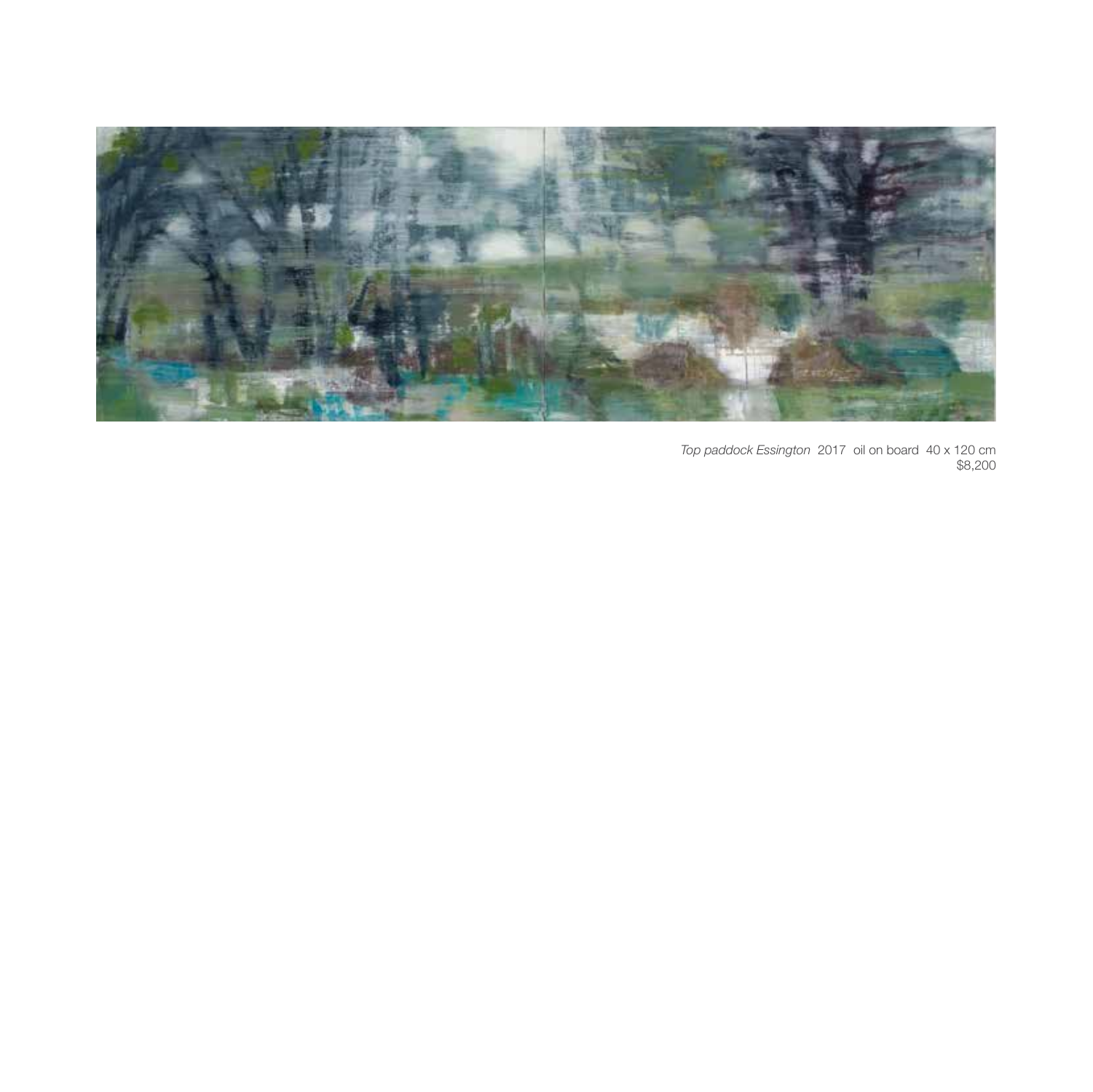

*Poplar, Oberon* 2016 oil on board 40 x 60 cm  $$4,300$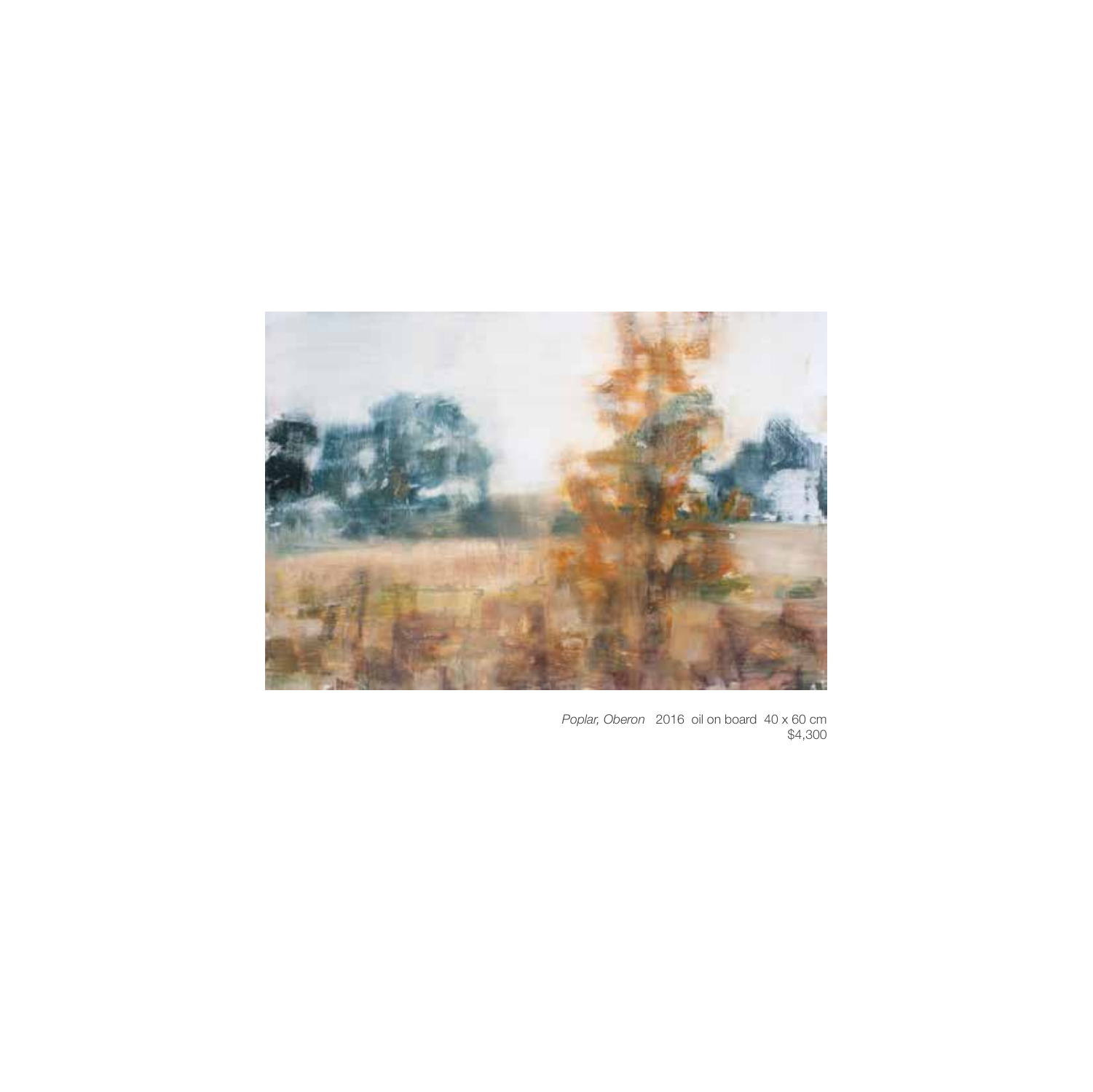

*Garden - Essington IV* 2013 acrylic on paper 38 x 48 cm \$2,600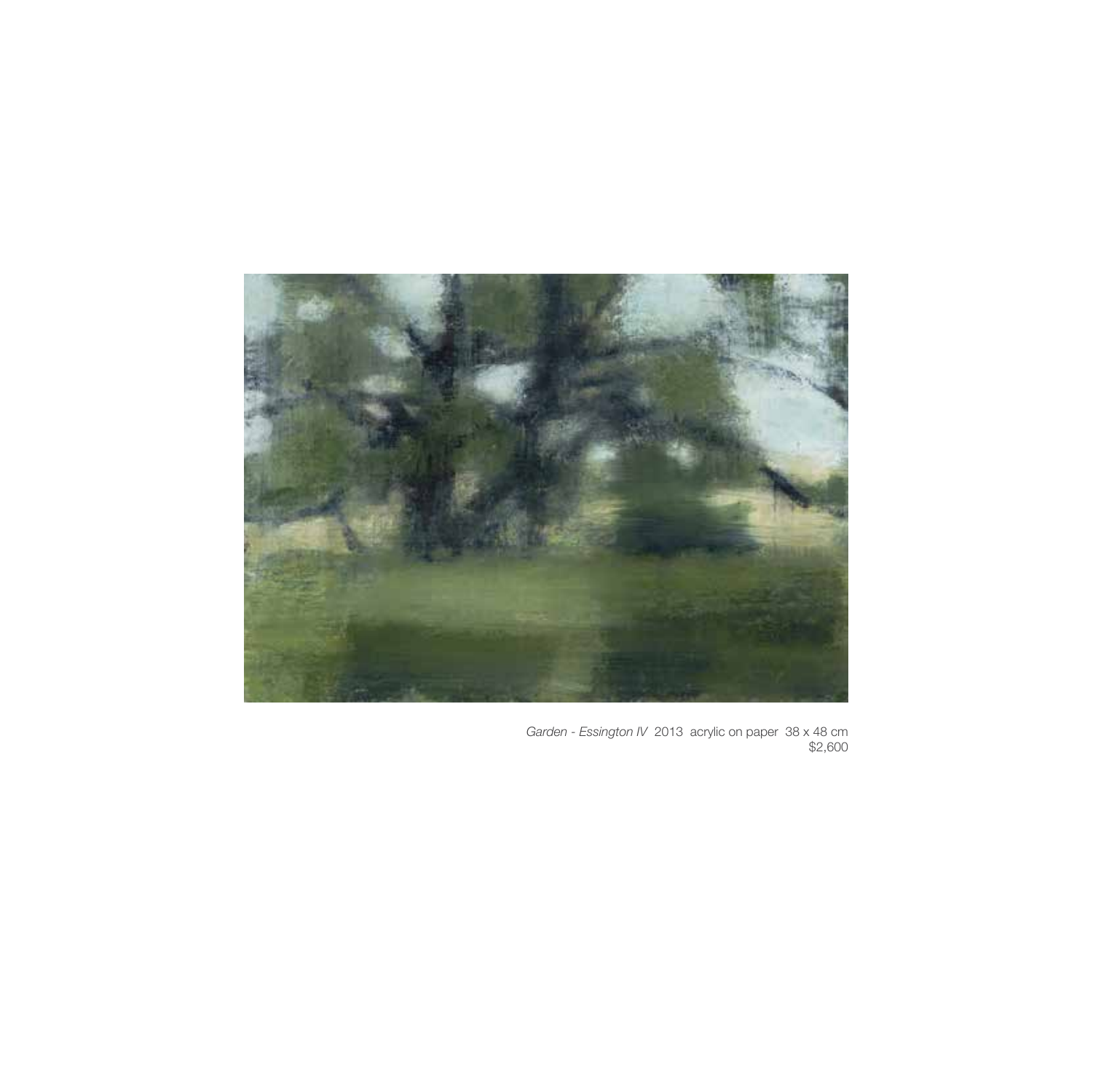

*Lake George II* 2012 acrylic on paper 76 x 100 cm \$5,800